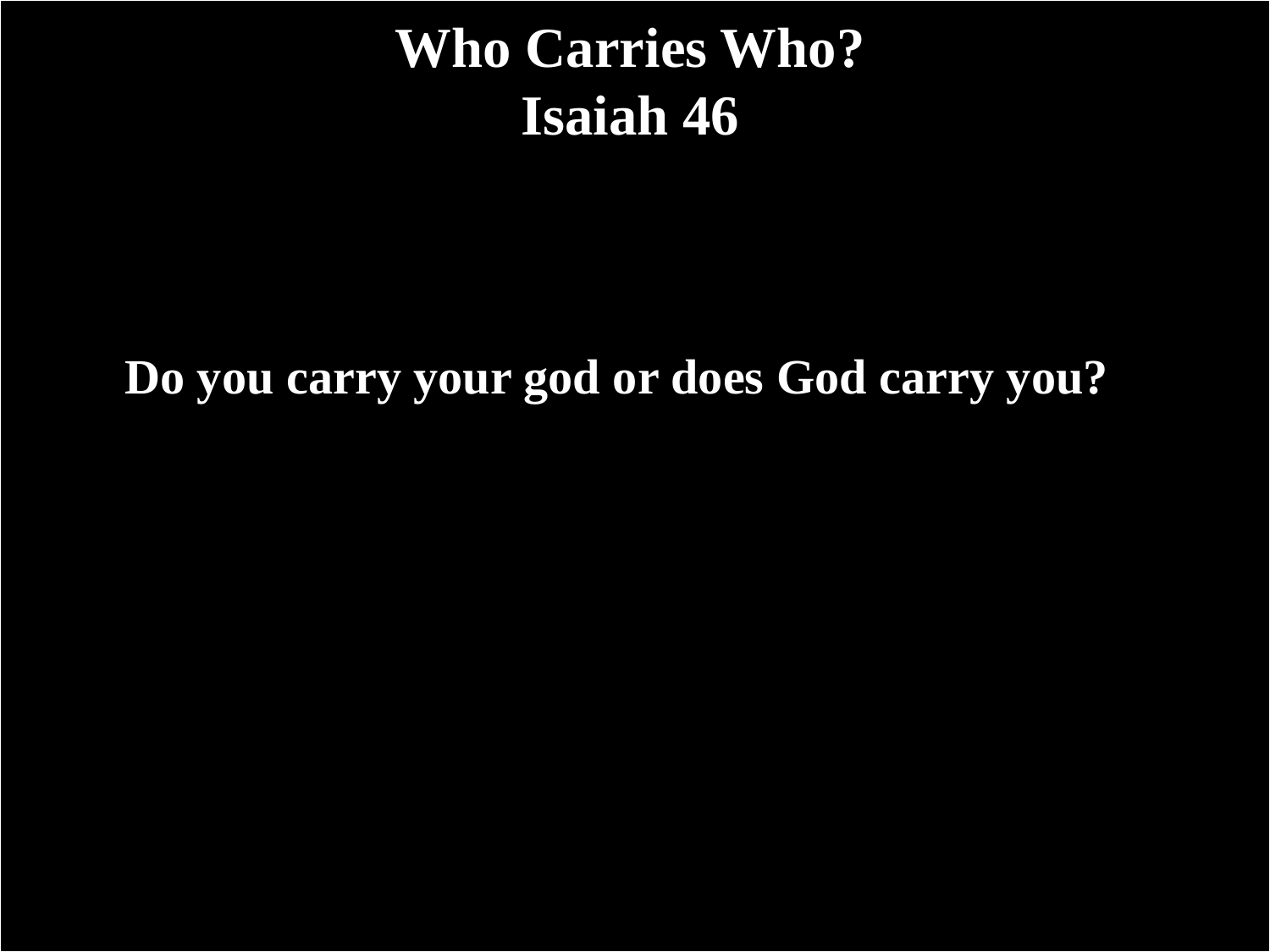# **Ephesians 6:12 For we wrestle not against flesh and blood, but against principalities, against powers, against the rulers of the darkness of this world, against spiritual wickedness in high places.**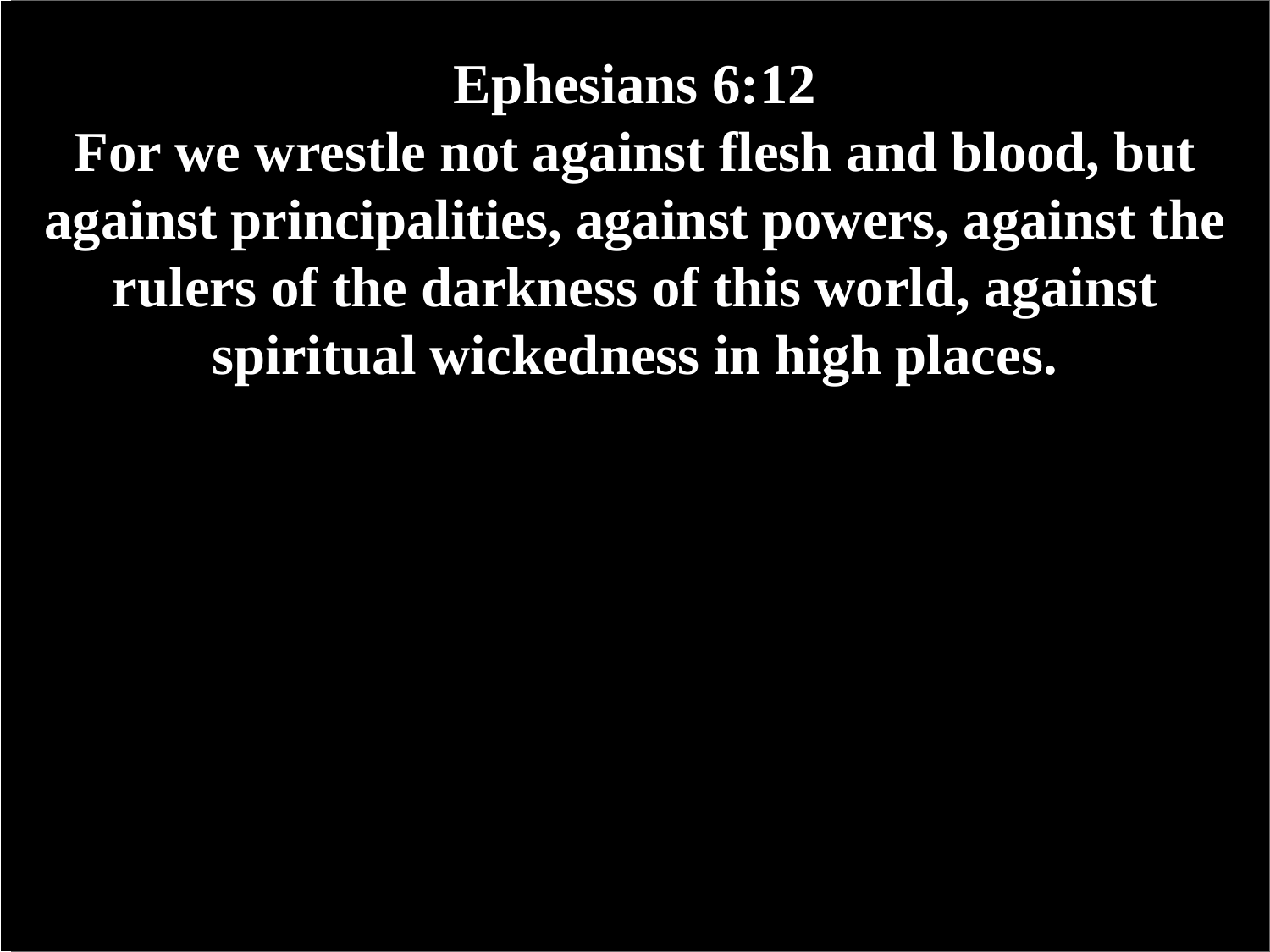## **Hebrews 12:1-2**

- **1 Wherefore seeing we also are compassed about with so great a cloud of witnesses, let us lay aside every weight, and the sin which doth so easily beset us, and let us run with patience the race that is set before us,**
- **2 Looking unto Jesus the author and finisher of our faith; who for the joy that was set before him endured the cross, despising the shame, and is set down at the right hand of the throne of God.**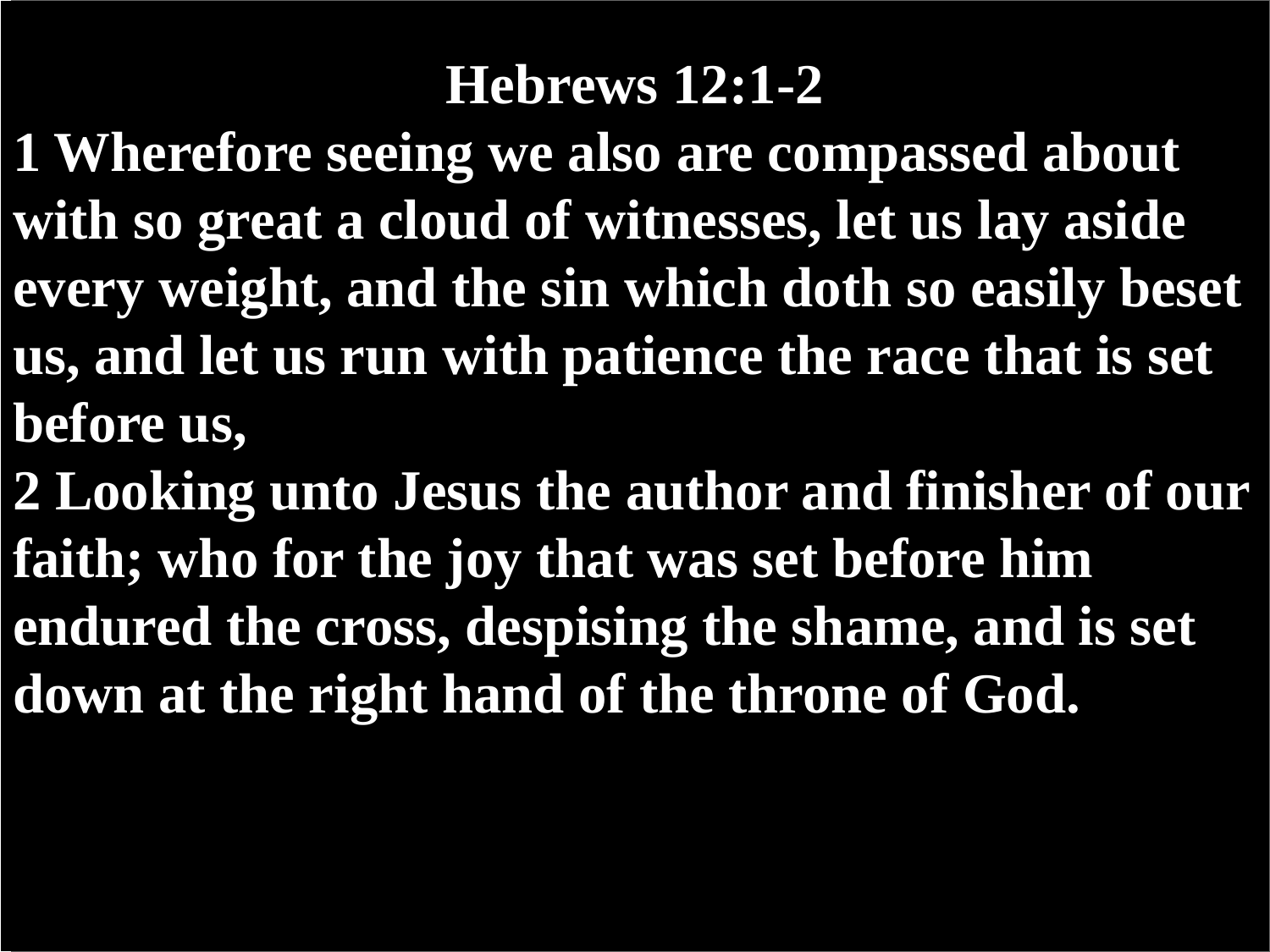# **I. Idols Are Dead Weight (Isaiah 46:1-2)**

#### **Isaiah 46:1-2**

**1 Bel boweth down, Nebo stoopeth, their idols were upon the beasts, and upon the cattle: your carriages were heavy loaden; they are a burden to the weary beast. 2 They stoop, they bow down together; they could not deliver the burden, but themselves are gone into captivity. A. They just take up space on the moving van (46:1-2a) 1. Bel - Short for Baal = "Lord" or "Owner" Root for Beelzebub Belteshazzar – Bel's prince 2. Nebo = "Speaker" or "Prophet" Nebuchadnezzar, Nebuzaradan, Nebushasban B. They can't move or deliver themselves (46:2b)**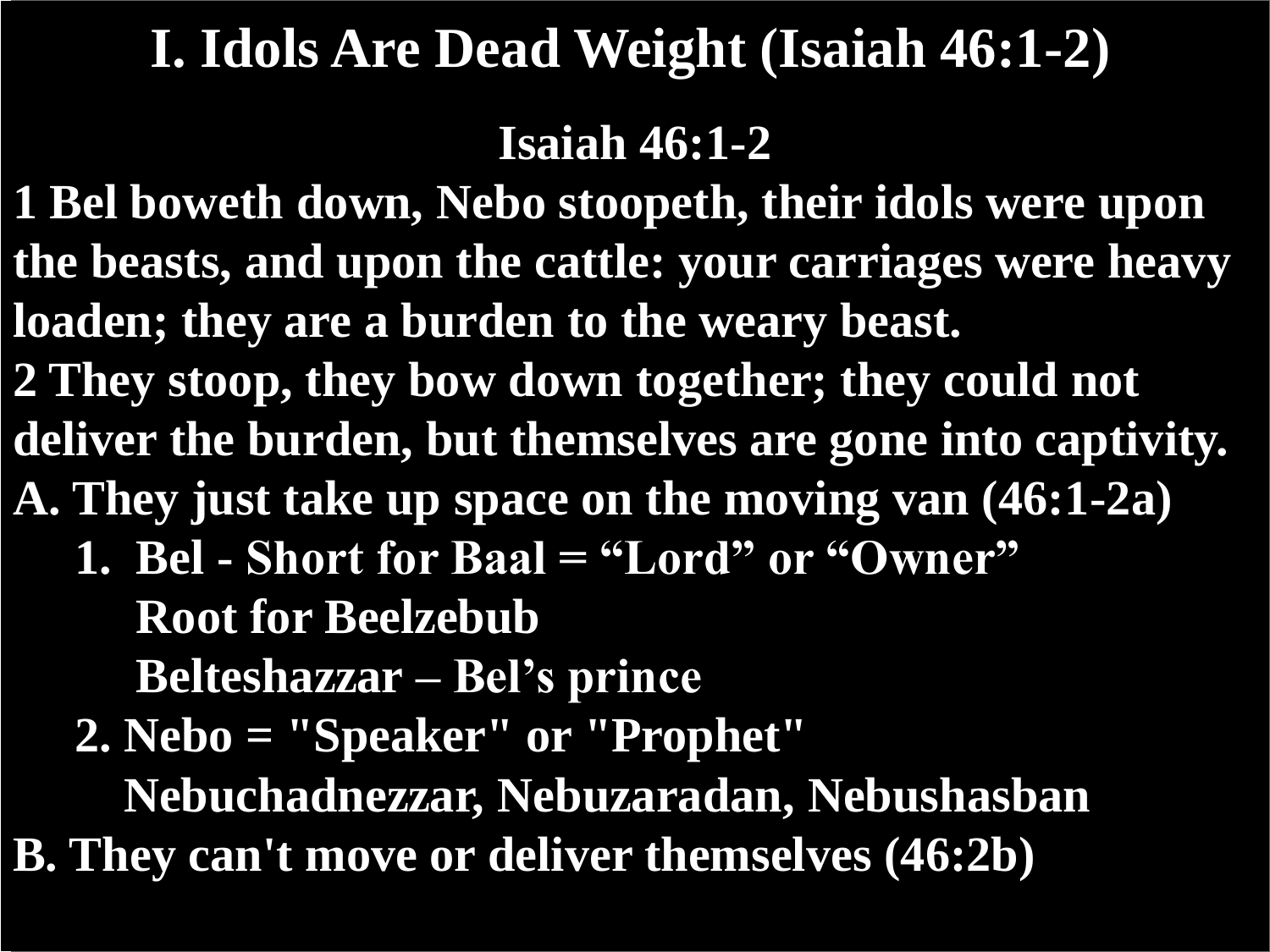## **II. Idols Have Short Existences (Isaiah 46:3-6)**

#### **Isaiah 46:3-6**

- **3 Hearken unto me, O house of Jacob, and all the remnant of the house of Israel, which are borne by me from the**
- **belly, which are carried from the womb:**
- **4 And even to your old age I am he; and even to hoar hairs will I carry you: I have made, and I will bear; even I will carry, and will deliver you.**
- **5 To whom will ye liken me, and make me equal, and compare me, that we may be like?**
- **6 They lavish gold out of the bag, and weigh silver in the balance, and hire a goldsmith; and he maketh it a god: they fall down, yea, they worship.**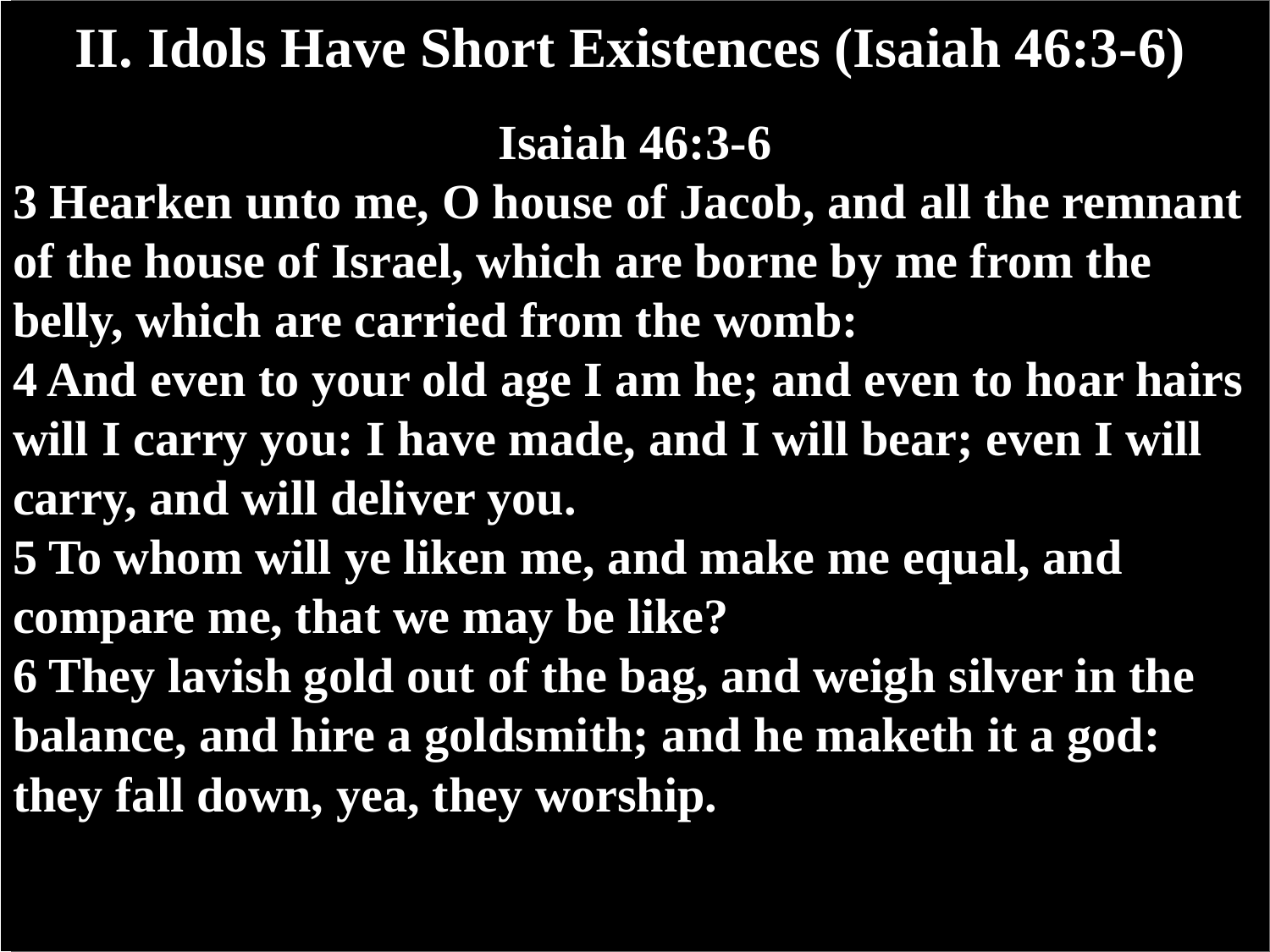**II. Idols Have Short Existences (Isaiah 46:3-6)**

### **A. Not like God (46:3-5)**

 **1. God is present before birth, during life, and after death**

**Hebrews 13:8**

**Jesus Christ the same yesterday, and to day, and for ever.** 

 **2. The only way we can know about God is through**

 **Jesus**

**Philippians 3:10**

**That I may know him, and the power of his resurrection, and the fellowship of his sufferings, being made conformable unto his death;**

**B. The created (man) have to make them (46:6) Made out of what man can afford**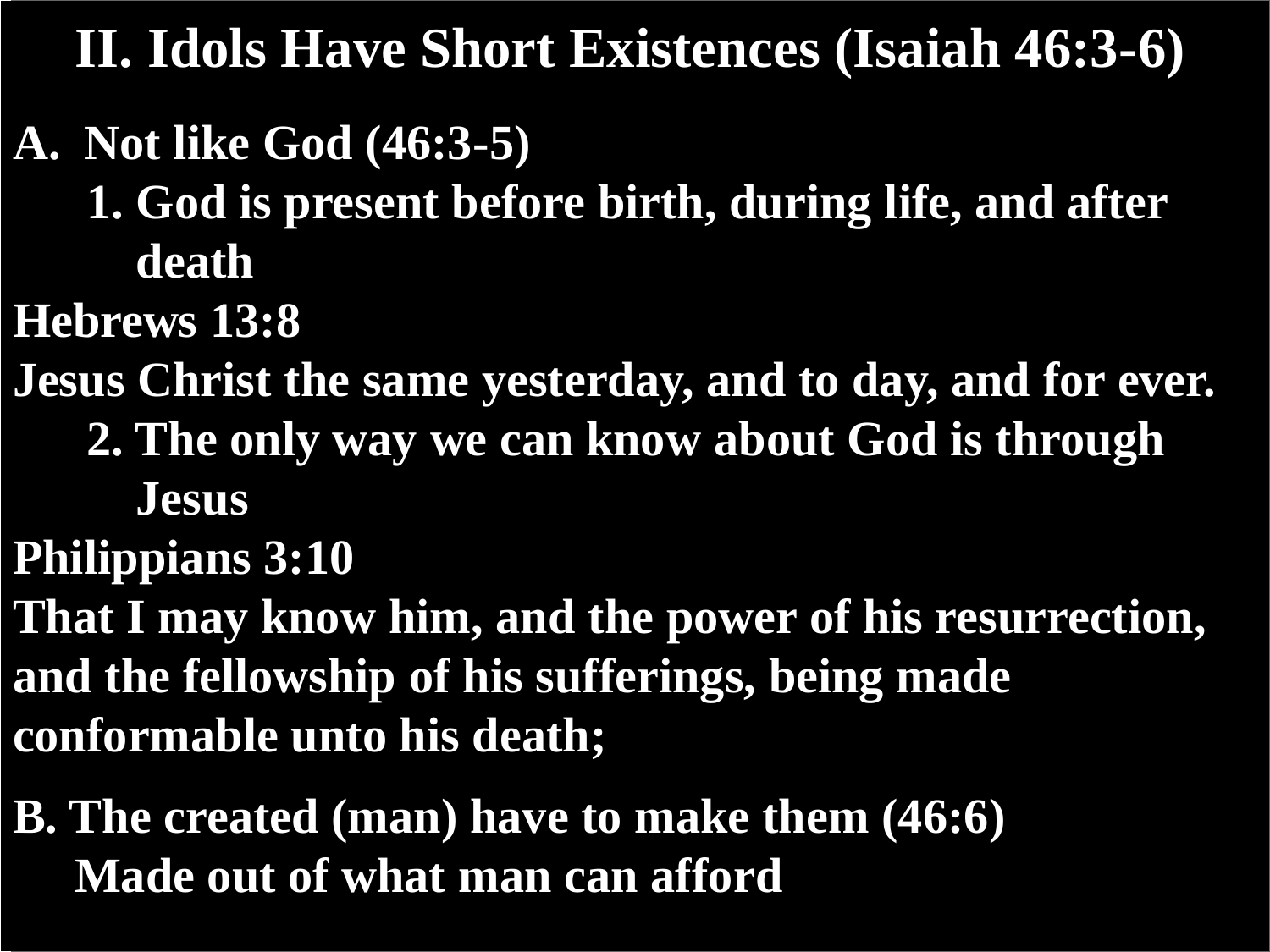# **III. Idols Are No Help (Isaiah 46:7)**

**Isaiah 46:7**

**They bear him upon the shoulder, they carry him, and set him in his place, and he standeth; from his place shall he not remove: yea, one shall cry unto him, yet can he not answer, nor save him out of his trouble.**

**A. Must be carried to be in man's presence**

- **B. Cannot hear prayers**
- **C. Cannot deliver from trouble**

**Habakkuk 2:18**

**What profiteth the graven image that the maker thereof hath graven it; the molten image, and a teacher of lies, that the maker of his work trusteth therein, to make dumb idols?**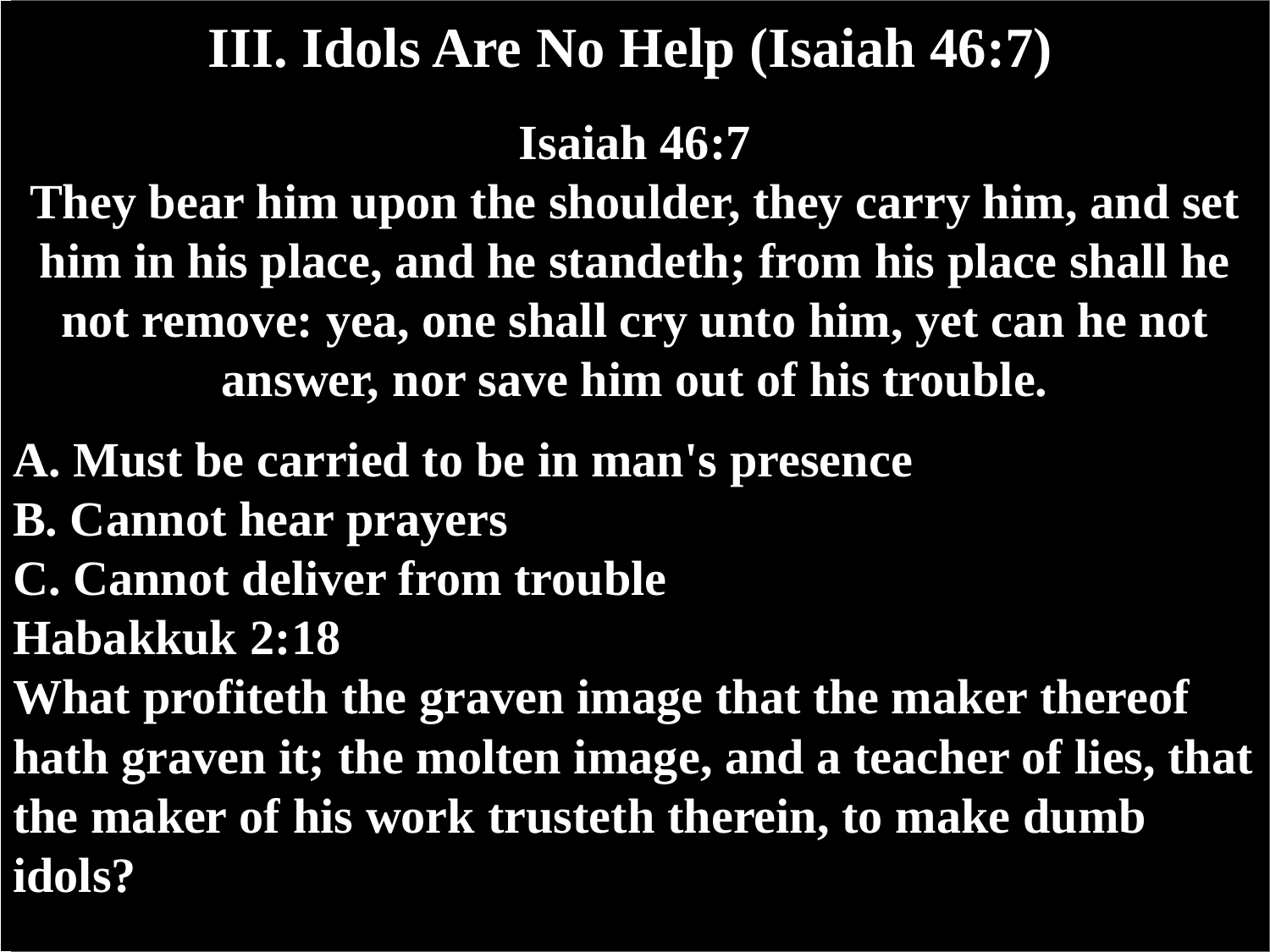# **IV. Idols Make You Forget God (Isaiah 46:8-13)**

#### **A. Idols make you act like children (46:8) Isaiah 46:8 Remember this, and shew yourselves men: bring it again to mind, O ye transgressors.**

**B. Idols make you ignore the Only God (46:9) Isaiah 46:9**

**Remember the former things of old: for I am God, and there is none else; I am God, and there is none like me,**

 **1. Ignore the reality of all the fulfilled prophecies**

- **2. Ignore the results of all the miraculous deliverances**
- **3. Ignore the rain of all the blessings**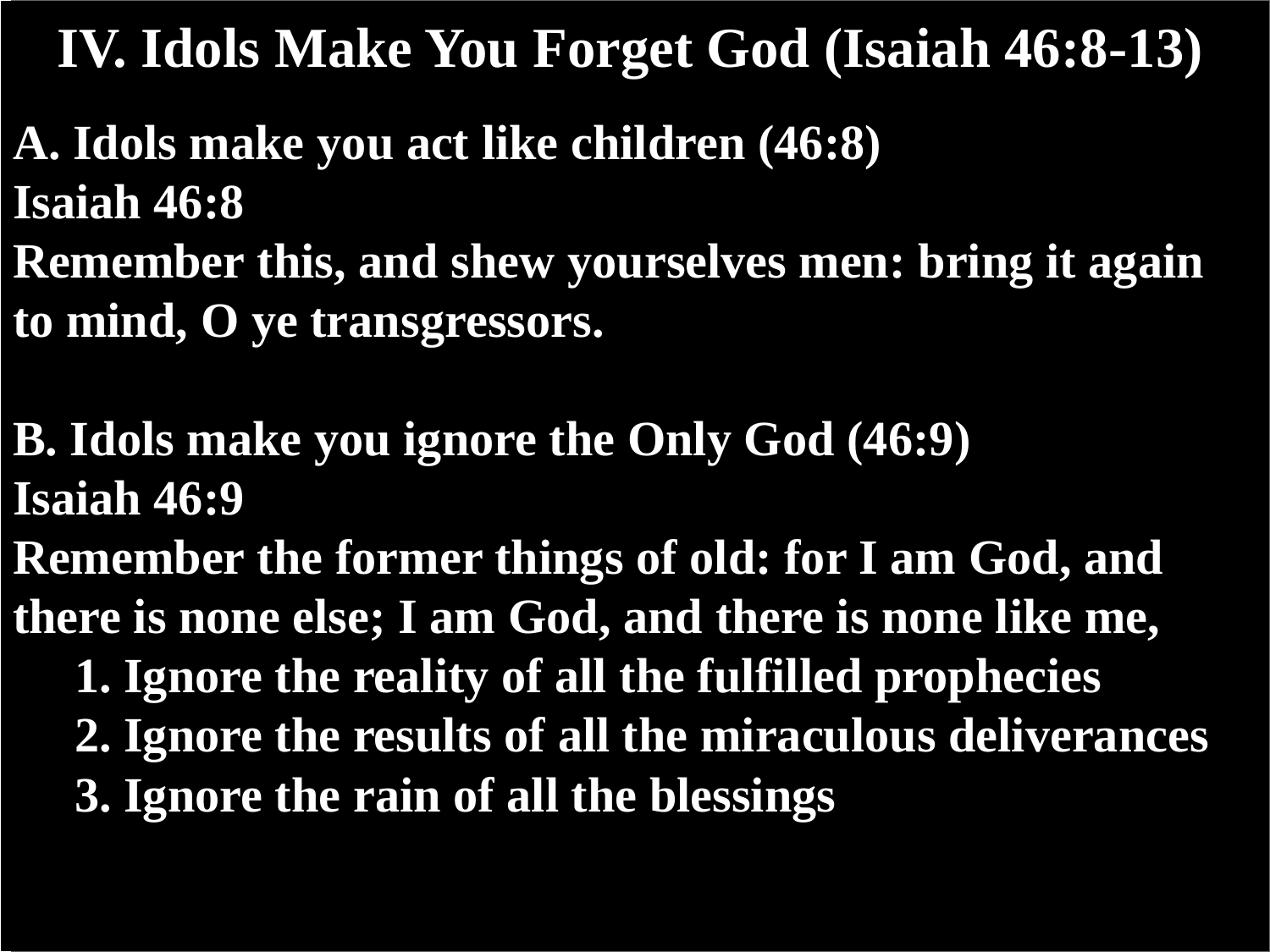# **IV. Idols Make You Forget God (Isaiah 46:8-13)**

- **C. Idols make you ignore the Truth of God (46:10) Isaiah 46:10**
- **Declaring the end from the beginning, and from ancient times the things that are not yet done, saying, My counsel shall stand, and I will do all my pleasure:**
- **D. Idols make you ignore the Messages from God (46:11) Isaiah 46:11**
- **Calling a ravenous bird from the east, the man that executeth my counsel from a far country: yea, I have spoken it, I will also bring it to pass; I have purposed it, I will also do it.**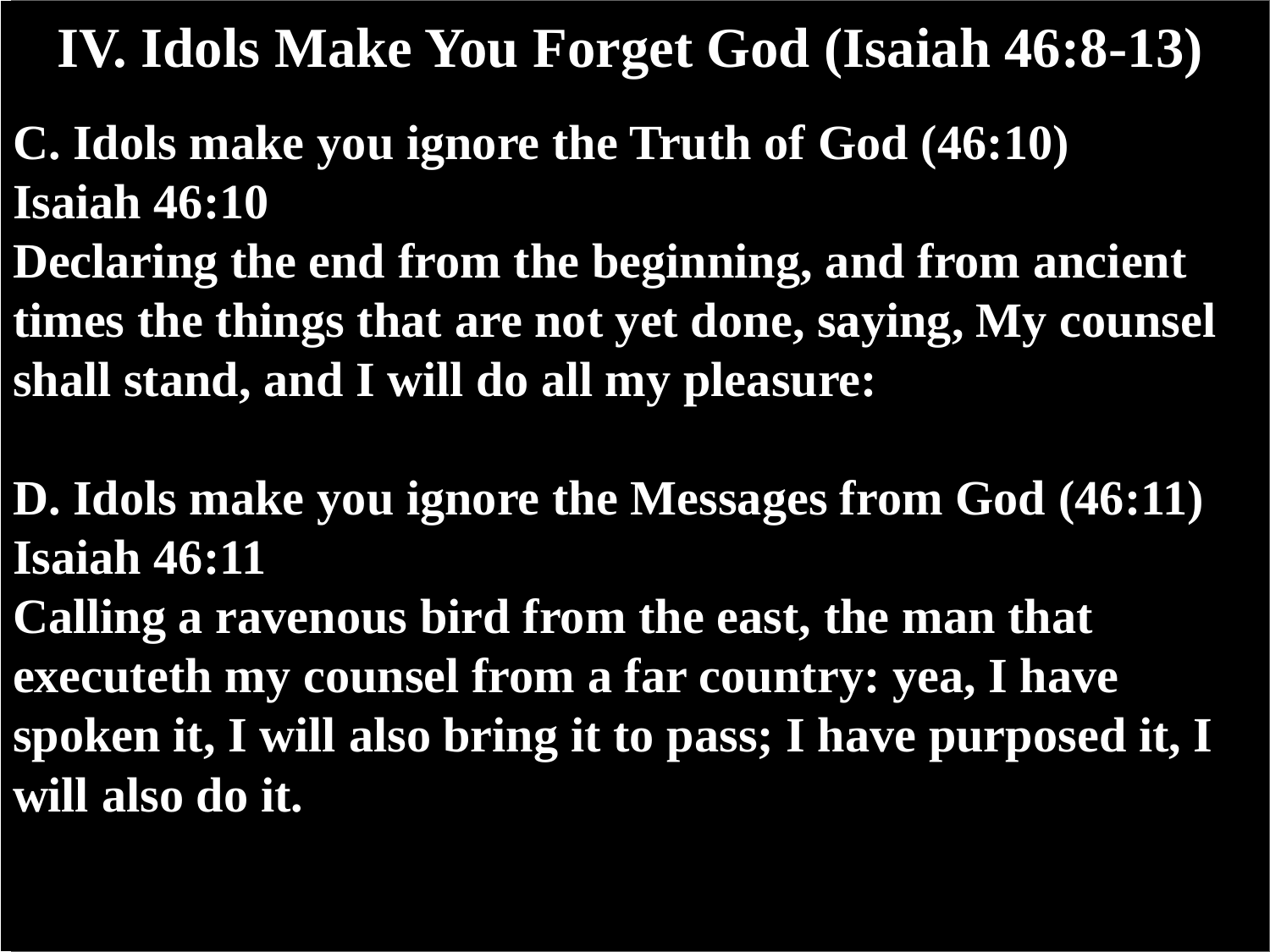**IV. Idols Make You Forget God (Isaiah 46:8-13)**

**E. Idols make you not receptive to God (46:12) Isaiah 46:12 Hearken unto me, ye stouthearted, that are far from righteousness:**

**F. Idols make you ignore the ever-available Salvation of God (46:13)**

**Isaiah 46:13**

**I bring near my righteousness; it shall not be far off, and my salvation shall not tarry: and I will place salvation in Zion for Israel my glory.**